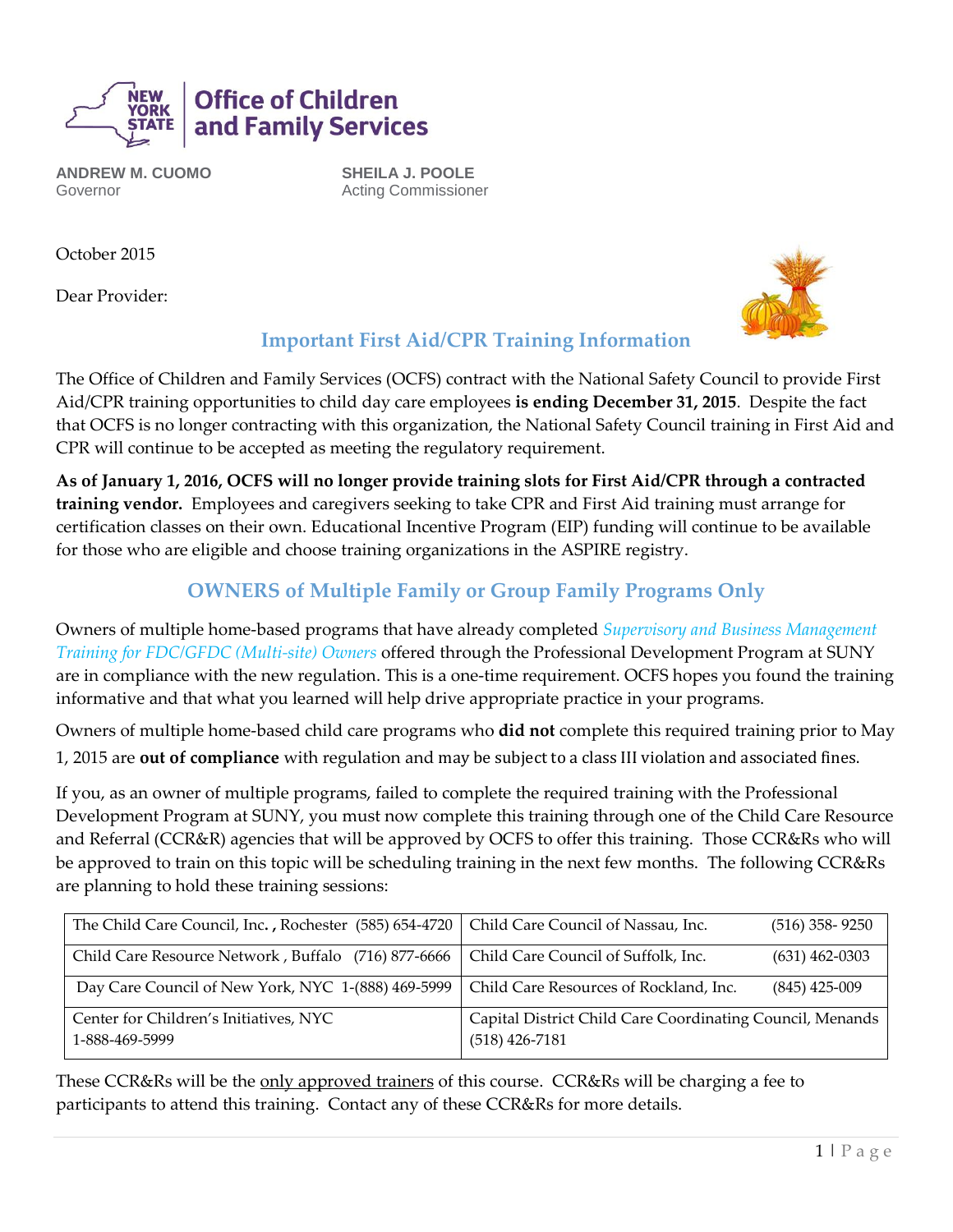## **NY-Alert**

NY-Alert is New York State's all hazard and notification system that allows individuals from the general public the option of choosing to receive automatic notifications in the case of statewide weather events, road closures in your area, missing persons reports known as Amber or Silver Alerts or other emergency situations such as hazardous material spills. NY-Alert is free and subscription based. Users can choose how they want to receive notifications: by cell phone, email and other technologies. You may also select the type RT of notifications and the geographical areas for which you receive notices. To enroll via the web,

go to: <https://www.nyalert.gov/>. If you do not have access to the worldwide web, you may also

sign up for NY-Alert by calling 1-888-697-6972.

**Be Prepared**

Fall weather and cooler temperatures mean it's time to turn on heating equipment. This is a good time to consider service or maintenance for heating systems and fuel burning appliances. Falling leaves should be cleaned up on a regular basis to make sure walkways and exit paths are kept clear. Winter weather is not far behind and brings a variety of hazards including treacherous driving conditions, extreme cold, and snow accumulation and drifting. The build-up of snow or ice around buildings can interfere with safe passage from a building, as well as compromise the functioning of mechanical equipment. It is important to focus on **exits, pathways and safe areas**. Snow and ice should not obstruct any exits from buildings; this includes the pathways from emergency exits to the public way. Snow and ice should also be removed from building steps, the areas around exits, and routes of travel from exits to the meeting place. Keeping the meeting place clear is essential to provide for a safe waiting area when emergency response vehicles arrive. Snow and ice removal should include clearing all areas that are in the site evacuation plan.

## **Flu Prevention**

It's that time of year again – Flu Season. The single best way to prevent seasonal flu is to get a yearly flu vaccine. Infants and young children are at a greater risk for becoming seriously ill if they come down with the flu. The New York State Department of Health and the federal Centers for Disease Control recommend that all people six months of age and older get vaccinated against seasonal influenza as soon as the vaccine is



available. Programs are required to post influenza educational material in plain view to ensure that families are informed and know the benefits of flu shots. The seasonal flu guide can be found here: <http://www.health.ny.gov/publications/2423.pdf>. Thank you for your cooperation in posting this important information. For additional resources on flu prevention, go to

www.healthychildren.org or [www.health.ny.gov/](http://www.health.ny.gov/) where you can find the posting in other languages.

## **Are Children who are enrolled in UPK School-age Children?**

Regulation defines a school-age child as a child under the age of 13 who is enrolled in kindergarten or higher grade. Preschool children are defined in regulation as being at least three years old and not yet enrolled in kindergarten. Therefore, children enrolled in Universal Prekindergarten Programs (UPK) are not school age children and may not count in capacity as a school-age child in family-based programs.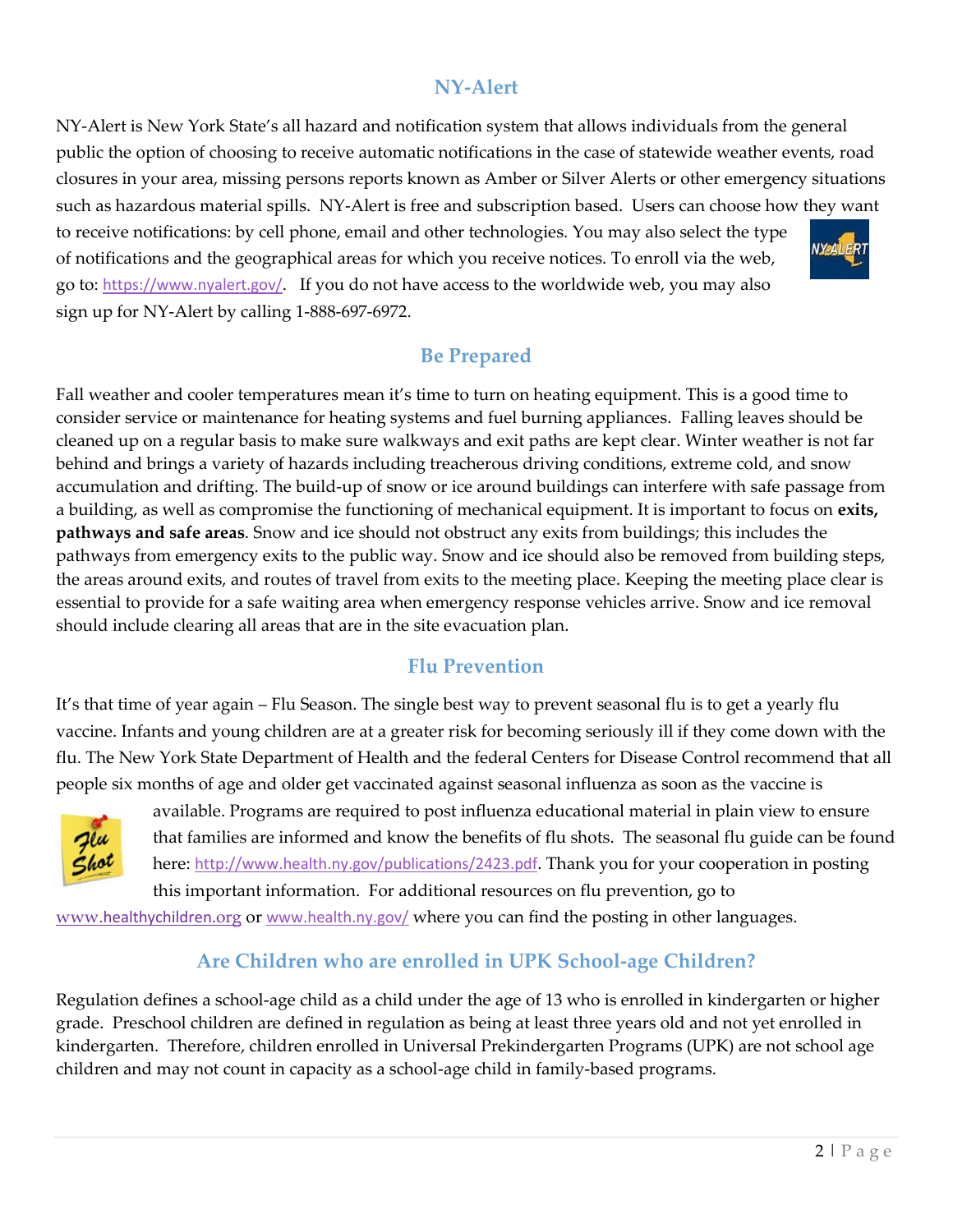# **Stay Up to Date**

- $\bullet$  Please ensure OCFS has a current staff list for your program. This means you must notify your licensor/registrar anytime you are adding or expunging an employee from your program. Updates may be delivered via telephone, email, in writing or onsite during an inspection. A current listing of employees as maintained in the OCFS database is also reflected in the Aspire registry.
- $\cdot$  Stay current with the latest news and updates on the OCFS website for:
	- FORMS POLICIES APPLICATIONS TRAINING

## **The Aspire Registry**

This information is for those taking advantage of the Aspire registry to maintain staff educational and professional development records. In order to receive proper training credit in Aspire, and with your licensor or registrar when a site inspection of records is performed, please make sure that all training documents contain the following:

- 
- 
- Trainer's name and signature **the contract of the set of the set of training hours •** Number of training hours
- **Professional title or specialty field of the trainer Training organization (if applicable)**
- Name of the individual trained **1996 1996 10 CFS** Topics in regulation covered
- Title of the training **because that the contract of the contract of training (Month/Day/Year)** 
	-
	-

The Aspire registry verifies and enters training credit specific to an individual's Professional Development Record, therefore documentation for each participant is required. A certificate of training for an individual, a training roster that includes all of the information listed above, or educational transcripts will be accepted. Training credit will not be given for altered documents or certificates that contain multiple names. As a reminder, **an individual may not receive training credit for the same training taken more than once in a two year period.** For more information or assistance with your account you may call 718-254-7716 or visit: <http://www.nyworksforchildren.org/Aspire/Aspire.aspx>

# **Medication Administration**

### **Emergency Medication**

Emergency medications are **limited** to epinephrine auto injectors, diphenhydramine in combination with the auto injector, asthma inhalers and nebulizers. Regulation defines how and under what circumstances these specified emergency medications may be given to children in child care. Programs must refer to the regulations for a clear understanding of the rules regarding the administration of these emergency medications. This does not mean that other emergency medications don't exist, but the administration of any other emergency medications requires that the program become authorized to administer medication.

### **Health Care Plans**

A program's approved Health Care Plan directs when and under what circumstances medications may be administered to children. Programs must follow their approved Plan and all Individual Health Care Plans on file.

### **Individual Health Care Plan Permissions and Updates**

- Whenever changes are made in the plan of care for a child with **special health care needs**, or the program staff that provides that care, the child's individual Health Care Plan must be updated.
- Additionally, if the program staff that provides that care changes, the newly designated caregiver(s) must receive instruction directly from the child's parent or health care provider.